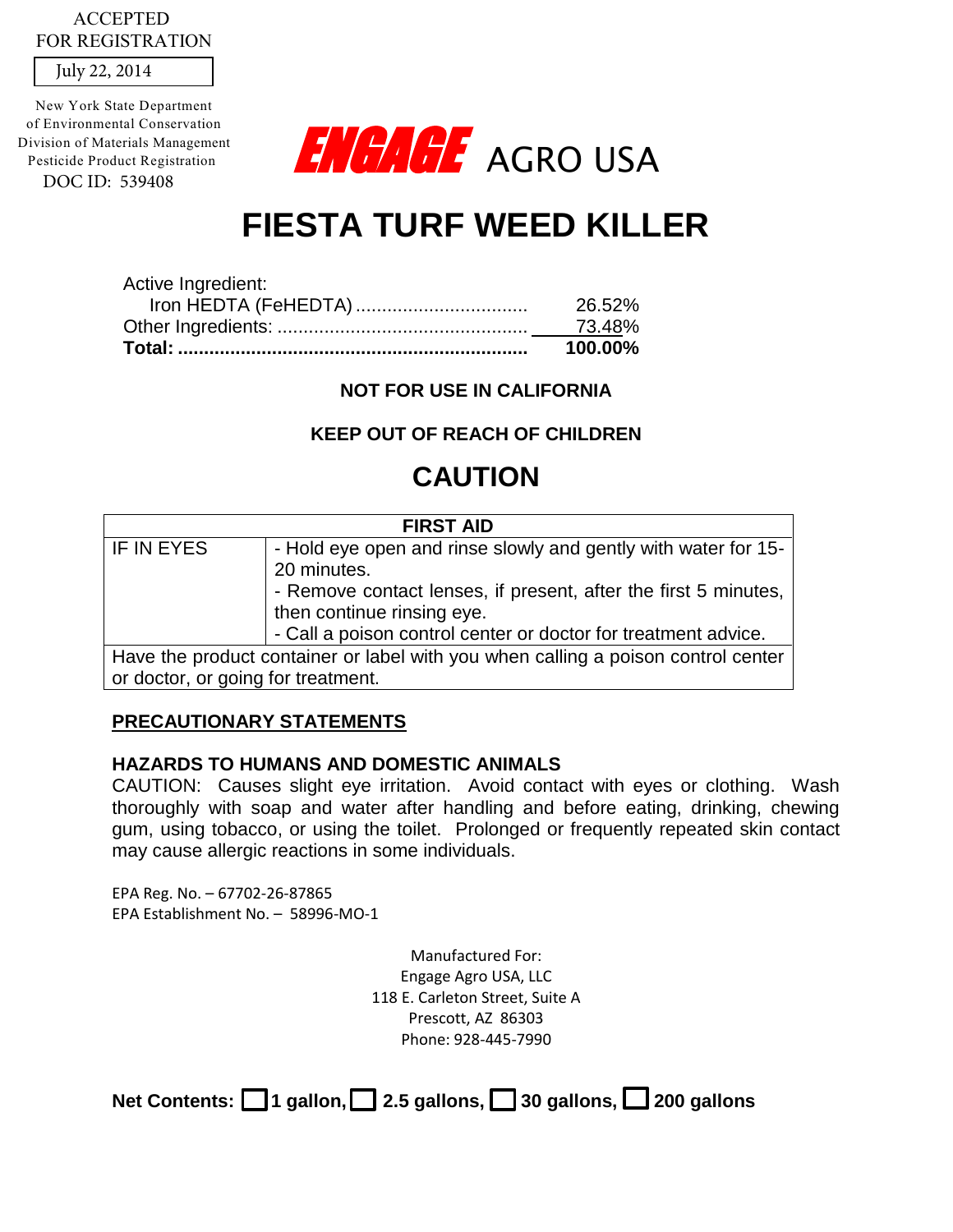# **ENVIRONMENTAL HAZARDS**

For terrestrial uses: Do not apply directly to water, or to areas where surface water is present or to intertidal areas below the mean high water mark. Do not contaminate water when disposing of equipment washwater or rinsate.

#### **Effluent Discharge** (for containers over 5 gallons)

Do not discharge effluent containing this product into lakes, streams, ponds, estuaries, oceans or other waters unless in accordance with the requirements of a National Pollutant Discharge Elimination System (NPDES) permit and the permitting authority has been notified in writing prior to discharge. Do not discharge effluent containing this product to sewer systems without previously notifying the local sewage treatment plant authority. For guidance contact your State Water Board or Regional Office of the EPA.

# **DIRECTIONS FOR USE**

It is a violation of Federal Law to use this product in a manner inconsistent with its labeling.

Read and follow all applicable directions and precautions on this label before using.

**SITES**: Lawns, turf (use on rights of way or non-crop areas), golf courses, parks, playgrounds, cemeteries, athletic fields.

#### **Pests:**

Controls or suppresses the following weeds, including, but not limited to:

- Black medic (*Medicago lupulina*)
- Broadleaf plantain (*Plantago major*)
- Bull thistle *(Cirsium vulgare)*
- Canada thistle (*Cirsium arvense*)
- Common chickweed (*Stellaria media*)
- Creeping buttercup (*Ranunculus repens*)
- Creeping Charlie/Ground ivy (*Glechoma hederacea)*
- Dandelion (*Taraxicum officinale*)
- Dovefoot geranium (*Geranium molle*)
- English daisy (*Bellis perennis*)
- False dandelion (*Hypochoeris radicata*)
- Healall (*Prunella vulgaris*)
- Lawn burweed (*Soliva ptero-sperma*)
- Moss, liverworts, algae and lichens
- Narrow-leaved plantain (*Plantago lanceolata*)
- Oxalis (*Oxalis spp*.)
- Persian Speedwell (*Veronica persica*)
- Prostrate knotweed *(Polygonum aviculare)*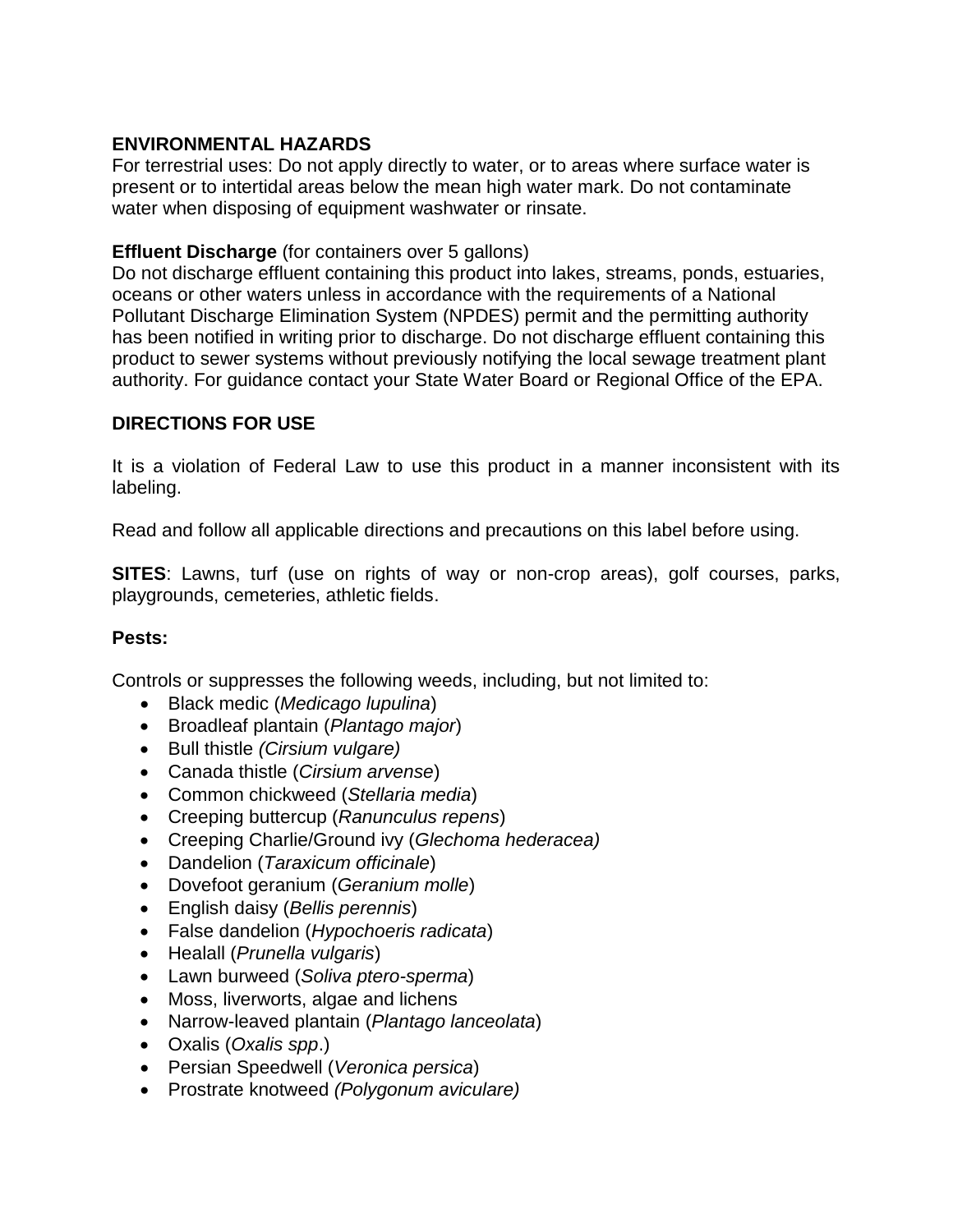- Shepherd's-purse (*Capsella bursa-pastoris*)
- Silverweed cinquefoil (*Potentilla anserina*)
- Slender speedwell (*Veronica filiformis)*
- White clover (*Trifolium repens*)
- Wild chamomile (*Matricaria chamomilla*)
- Wild geranium (*Geranium robertianum*)

Controls or suppresses diseases such as but not limited to:

- Dollar Spot
- Rust
- Snow Mold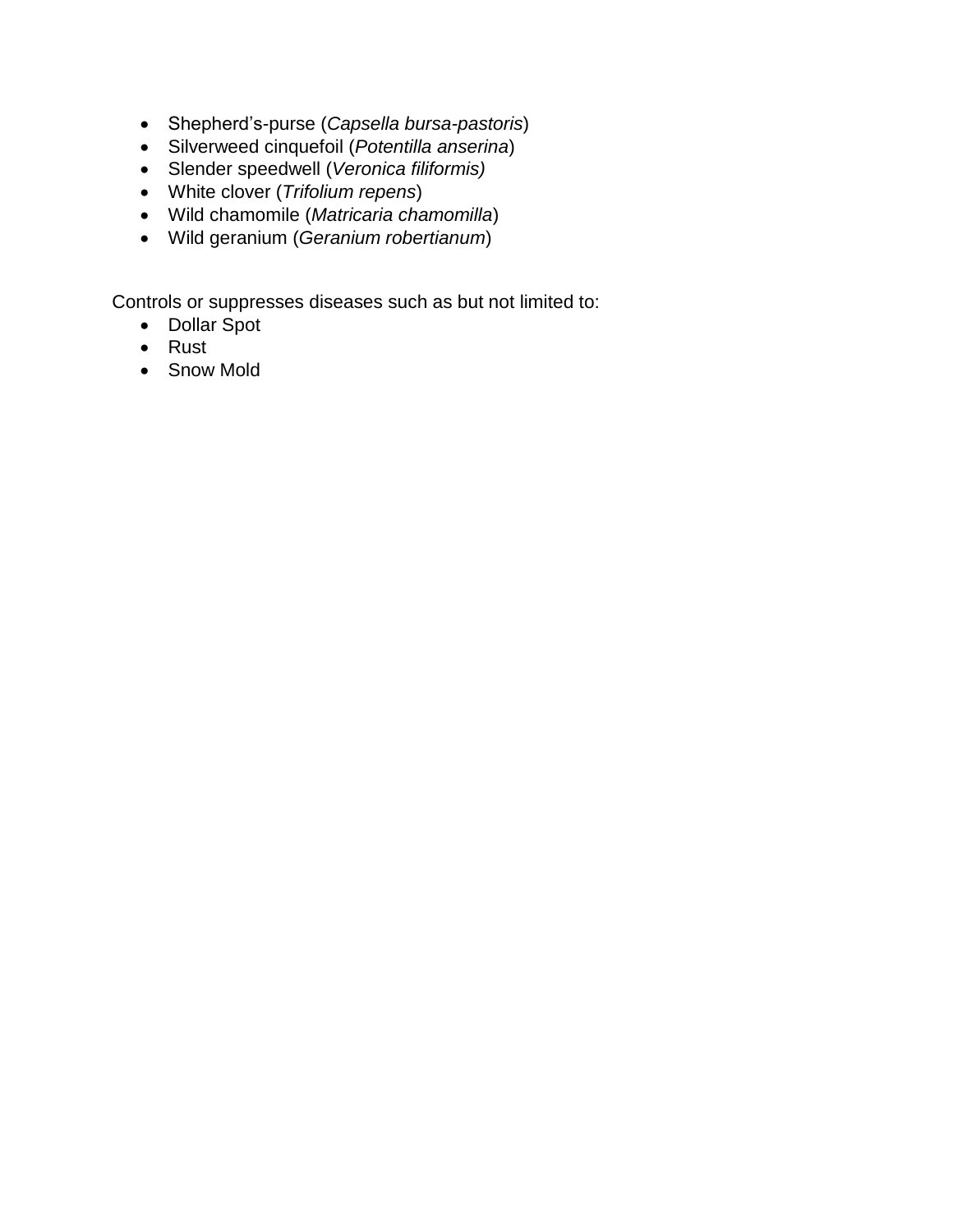# **Application Directions**

| Rate of<br><b>Spray</b><br><b>Solution</b>                         | Rate of<br><b>Concentrate</b>        | <b>Weeds</b>                                                                                                                                                                                                                                                                                                                                                | Area<br><b>Treated</b>                 |
|--------------------------------------------------------------------|--------------------------------------|-------------------------------------------------------------------------------------------------------------------------------------------------------------------------------------------------------------------------------------------------------------------------------------------------------------------------------------------------------------|----------------------------------------|
| 2.8 fl.<br>$oz./yd^2$<br>Or 2.5<br>ga/1000ft <sup>2</sup>          | 12.6 fl. oz/<br>1000ft <sup>2</sup>  | Rate for easy-to-control weeds: black medic, Persian<br>speedwell, slender speedwell, wild geranium and<br>moss. This rate can also be used for weed seedlings<br>of: false dandelion, English daisy, dandelion or white<br>clover.                                                                                                                         | 25400<br>ft <sup>2</sup> /2.5ga<br>jug |
| 5.7 fl.<br>$oz./yd^2$<br>Or 4.9<br>ga/1000ft <sup>2</sup>          | 25.2 fl. oz/<br>1000ft <sup>2</sup>  | Standard rate for control of most weed species:<br>dandelion, English daisy, false dandelion, Creeping<br>Charlie/Ground ivy, Prostrate knotweed, white clover,<br>bull thistle, Canada thistle, common chickweed,<br>narrow-leaved plantain, dove's foot geranium, oxalis,<br>lawn burweed, and algae, and for the SUPPRESSION<br>of broad-leaved plantain | 12700<br>ft <sup>2</sup> /2.5ga<br>jug |
| $11.3$ /yd <sup>2</sup><br>9.8<br>ga/1000ft <sup>2</sup>           | 50 fl. oz./<br>1000ft <sup>2</sup>   | Rate for tough perennial weeds such as: creeping<br>buttercup and broad-leaved plantain.                                                                                                                                                                                                                                                                    | 6340<br>ft $2/2.5$ ga<br>jug           |
| Rate of<br><b>Spray</b><br><b>Solution</b>                         | Rate of<br><b>Concentrate</b>        | <b>Diseases</b>                                                                                                                                                                                                                                                                                                                                             | Area<br><b>Treated</b>                 |
| 2.8 fl.<br>$oz./yd^2$<br>or<br>2.5<br>$ga/1000$<br>ft <sup>2</sup> | 12.6 fl.<br>oz./1000 ft <sup>2</sup> | Rate for control or suppression of diseases such as<br>dollar spot, snow mold, and rust. Use the higher rate<br>when disease pressure is high.                                                                                                                                                                                                              | 25400<br>ft $2/2.5$ ga<br>jug          |
| 5.7 fl.<br>oz./yd $^2$ or<br>4.9<br>ga/1000<br>ft <sup>2</sup>     | 25.2 fl.<br>oz./1000 ft <sup>2</sup> |                                                                                                                                                                                                                                                                                                                                                             | 12700<br>ft $2/2.5$ ga<br>jug          |

#### **Broadcast Treatment**

Shake well before using. Mix one part Fiesta Turf Weed Killer with 24 parts water (5 oz. in 1 gallon of water). Apply the mixed solution at a rate of 2.5 - 10 gallons/1000 ft<sup>2</sup> (2.8-11.5 fluid  $oz/yard^2$ ), using the chart to determine how much diluted spray to use per area. Any standard hand-held or backpack sprayer can be used. Thoroughly spray weeds. Use a coarse nozzle setting to reduce drift. Uniform coverage is important.

Repeat treatment in 3 to 4 weeks for best results.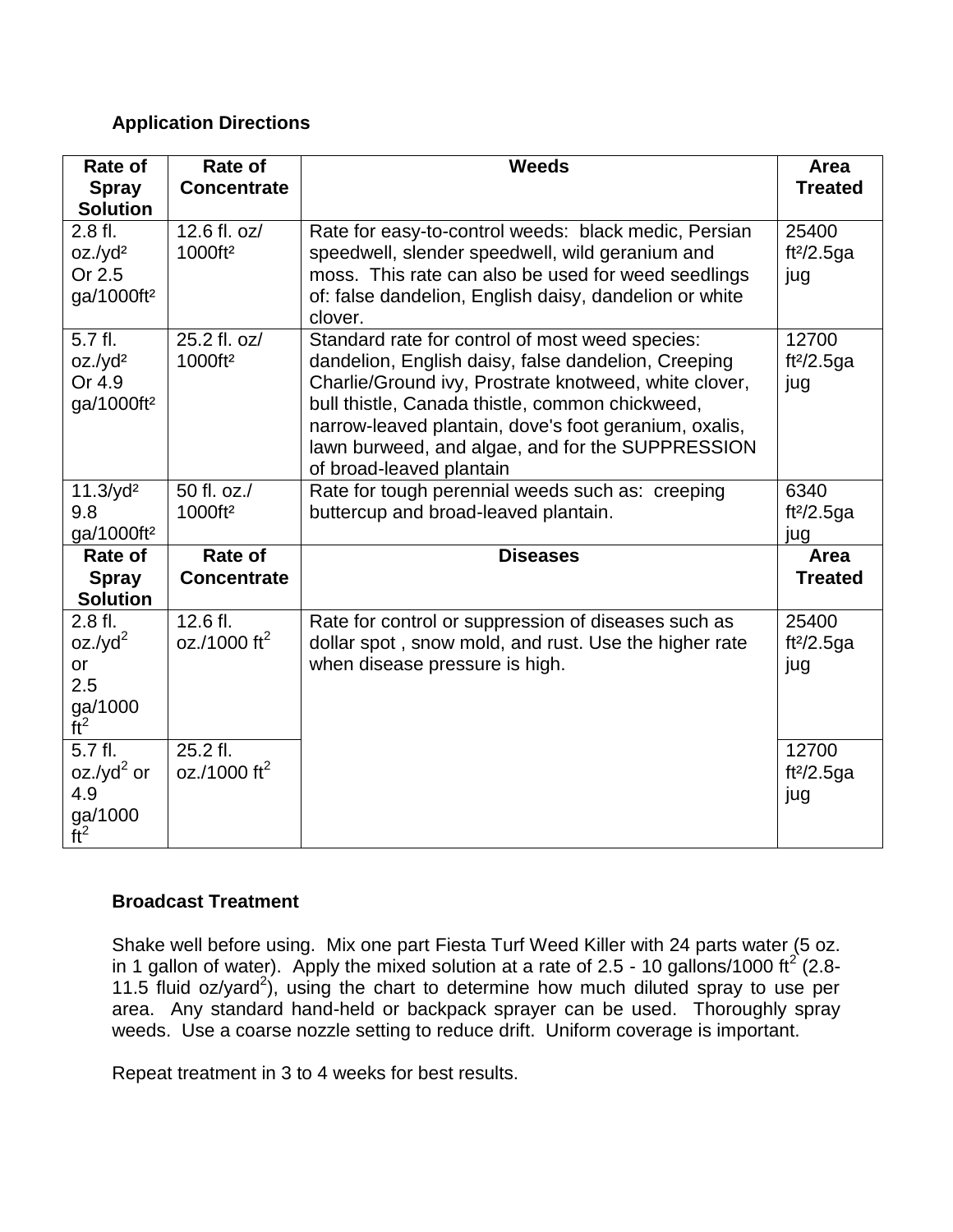## **Spot Treatment**

Shake well before using. Mix one part Fiesta Turf Weed Killer with 24 parts water (5 oz. in 1 gallon of water). Thoroughly spray weeds to point of runoff using any standard hand-held or backpack sprayer. Use a coarse nozzle setting to reduce drift.

Repeat treatment in 3 to 4 weeks for best results.

#### **What will I see?**

Works quickly; dying weeds will be seen within hours of application. Treated weeds, moss or algae will turn brown or black.Occasionally a darkening of the grass leaf blades can occur after treatment; however the grass will recover within a few days to weeks. May stain thatch (dead grass under turf): this does not affect the health of the grass.

#### **Use Precautions:**

Do not apply to drought stressed grass; ensure turf is well watered prior to application. Do not apply when the daytime temperature will exceed 85ºF. Do not apply to bentgrass. If unsure of grass sensitivity, test spray a small area of the turf. Do not apply to newly seeded areas prior to grass seed germination. Avoid spraying desirable plants. Any desirable plants or structures accidentally contacted should be rinsed with water. To avoid staining, wait until treated area dries before re-entry. Do not apply if rainfall is expected within 3 hours of application. Do not irrigate within 3 hours of application. Do not apply to the same area more than 4 times a year.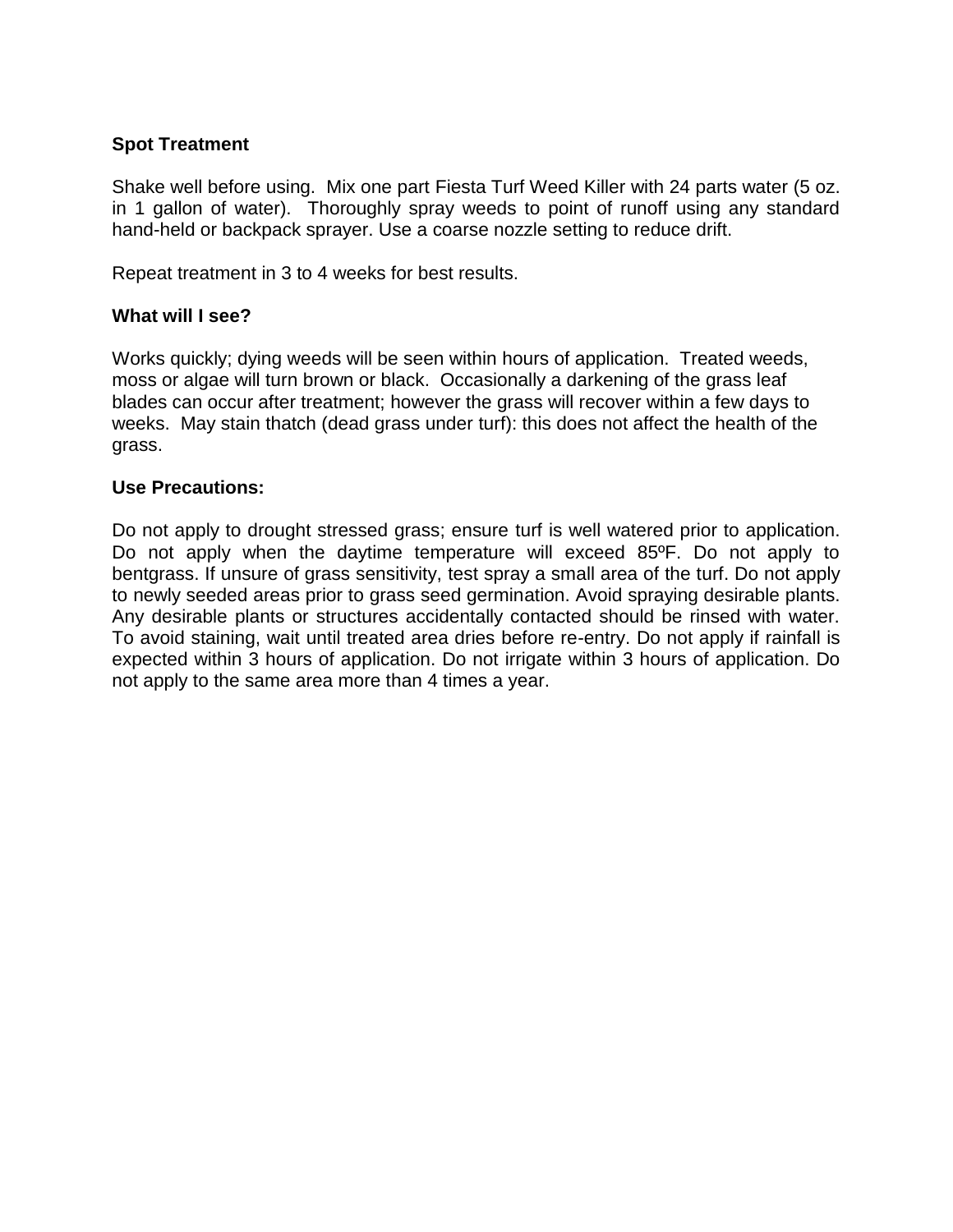# **STORAGE AND DISPOSAL**

Do not contaminate water, food or feed by storage or disposal.

PESTICIDE STORAGE: Store in a secure place, away from open fire or flame. Keep container closed and reseal after use. If spilled, use absorbent materials and dispose of in an approved manner.

PESTICIDE DISPOSAL: Wastes resulting from the use of this product may be disposed of on site or at an approved waste disposal facility.

CONTAINER HANDLING: Nonrefillable container. Do not reuse or refill this container. Triple rinse container (or equivalent) promptly after emptying. Triple rinse as follows:

(For containers less than five gallons):

Empty the remaining contents into application equipment or a mix tank, and drain for 10 seconds after the flow begins to drip. Fill the container 1/4 full with water and recap. Shake for 10 seconds. Pour rinsate into application equipment or a mix tank or store rinsate for later use or disposal. Drain for 10 seconds after the flow begins to drip. Repeat this procedure two more times. Offer for recycling, if available.

(For containers greater than five gallons): Empty the remaining contents into application equipment or a mix tank. Fill the container 1/4 full with water. Replace and tighten closures. Tip container on its side and roll it back and forth, ensuring at least one complete revolution, for 30 seconds. Stand the container on its end and tip it back and forth several times. Turn the container over onto its other end and tip it back and forth several times. Empty the rinsate into application equipment or a mix tank or store rinsate for later use or disposal. Repeat this procedure two more times. Offer for recycling, if available.

BATCH CODE: